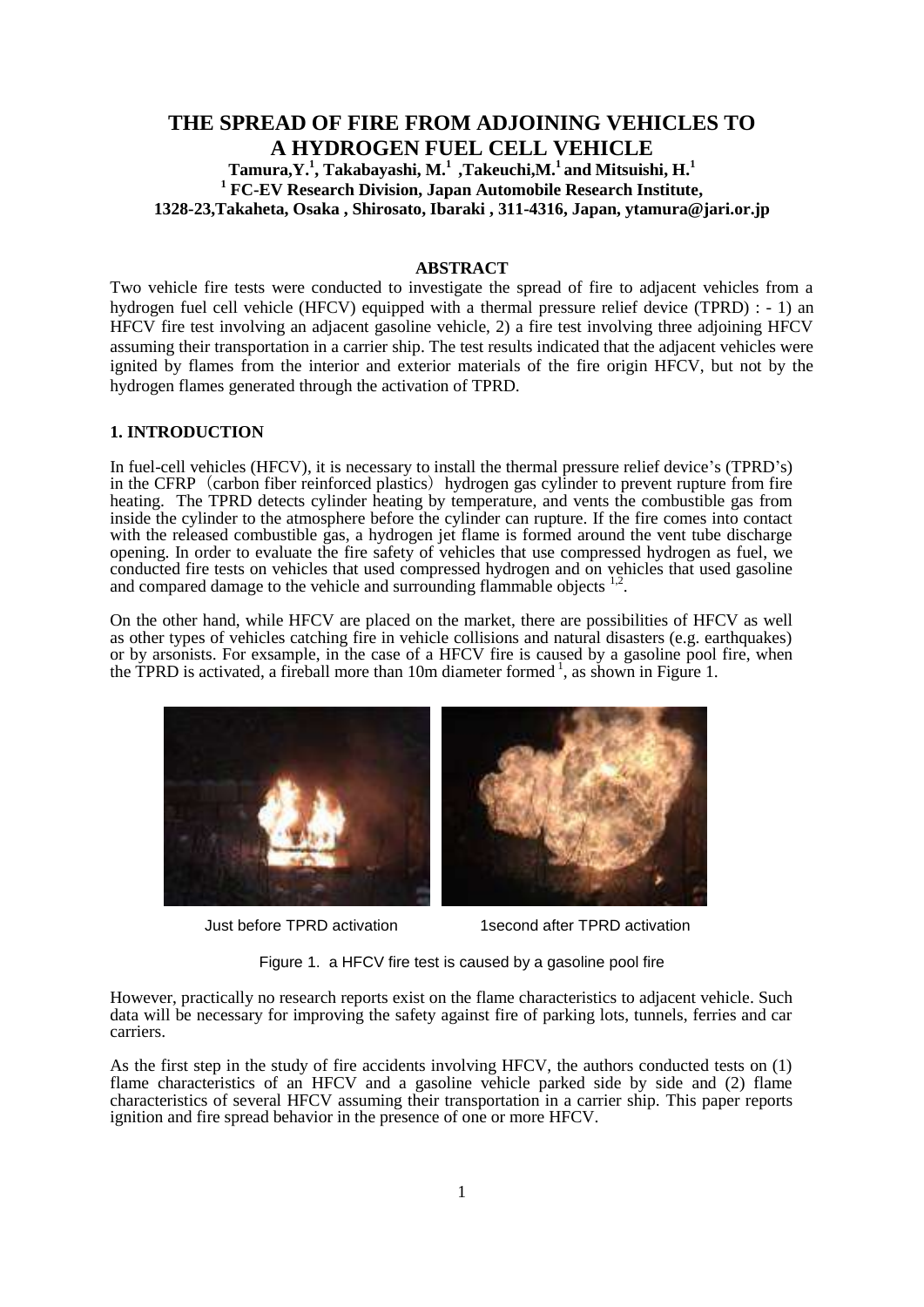#### **2. TEST ON JUXTAPOSED GASOLINE VEHICLE AND HFCV**

### **2.1 Objective**

The following scenario was adopted for the first test:

- A gasoline vehicle is parked side by side with a HFCV on the side closest to its TPRD and vent pipe.
- A fire originates from the HFCV's rear tire on the far side from the gasoline vehicle.
- Both gasonline vehicle and HFCV have all their windows closed.

#### **2.2 Test Method**

On the basis of the above scenario the test was designed to investigate fire spread behavior, temperatures around the test vehicles, and TPRD activation time. The test setup was as schematized in Fig. 2, where the HFCV was served by a gasoline vehicle (2,000 cc, SUV) whose fuel tank and fuel piping system had been replaced respectively by a compressed hydrogen gas tank and a highpressure fuel piping system including a TPRD.

The compressed hydrogen gas tank was installed exactly at the position of the removed gasoline tank. Therefore, a big tank was not able to be installed, the tank of 36Litters at a 70MPa starage pressure was installed.

The TPRD was forcibly opened from outside when the measured temperature reached 110°C at the center of a 25 mm aluminum alloy cubic block attached to an end of the HFCV's hydrogen gas tank. The tank had a TPRD vent pipe (inner diameter of 4.2 mm) at its longitudinal end facing the gasoline vehicle, and the vent diection was vertically turned toward the ground. The adjacent gasoline vehicle (1,000 cc, hatchback) had about 10L of gasoline filled in its metallic fuel tank.



Figure 2. Schematic of test-1 setup

The two vehicles were parked approximately 0.85m apart, with their rear axles aligned. The HFCV's rear wheel opposite to the gasoline vehicle was set as the location of fire origin or ignition. A fire was ignited by operating a propane gas burner for 2 min. Temperatures around the two vehicles were measured using K-type thermocouples (sheath diameter of 1.6 mm). The thermocouples were fixed immediately below the tank's vent pipe opening and at points 1, 2, 3 and 5m away from the vent opening (Vent0, 1, 2, 3, 5) all 1 cm above the ground, see fig.1. Another set of thermocouples were attached to the gasoline vehicle's side surface facing the HFCV as shown in Fig. 3. The test was carried out in the explosion-proof fire test facility of the Japan Automobile Research Institute to preclude influence of the elements.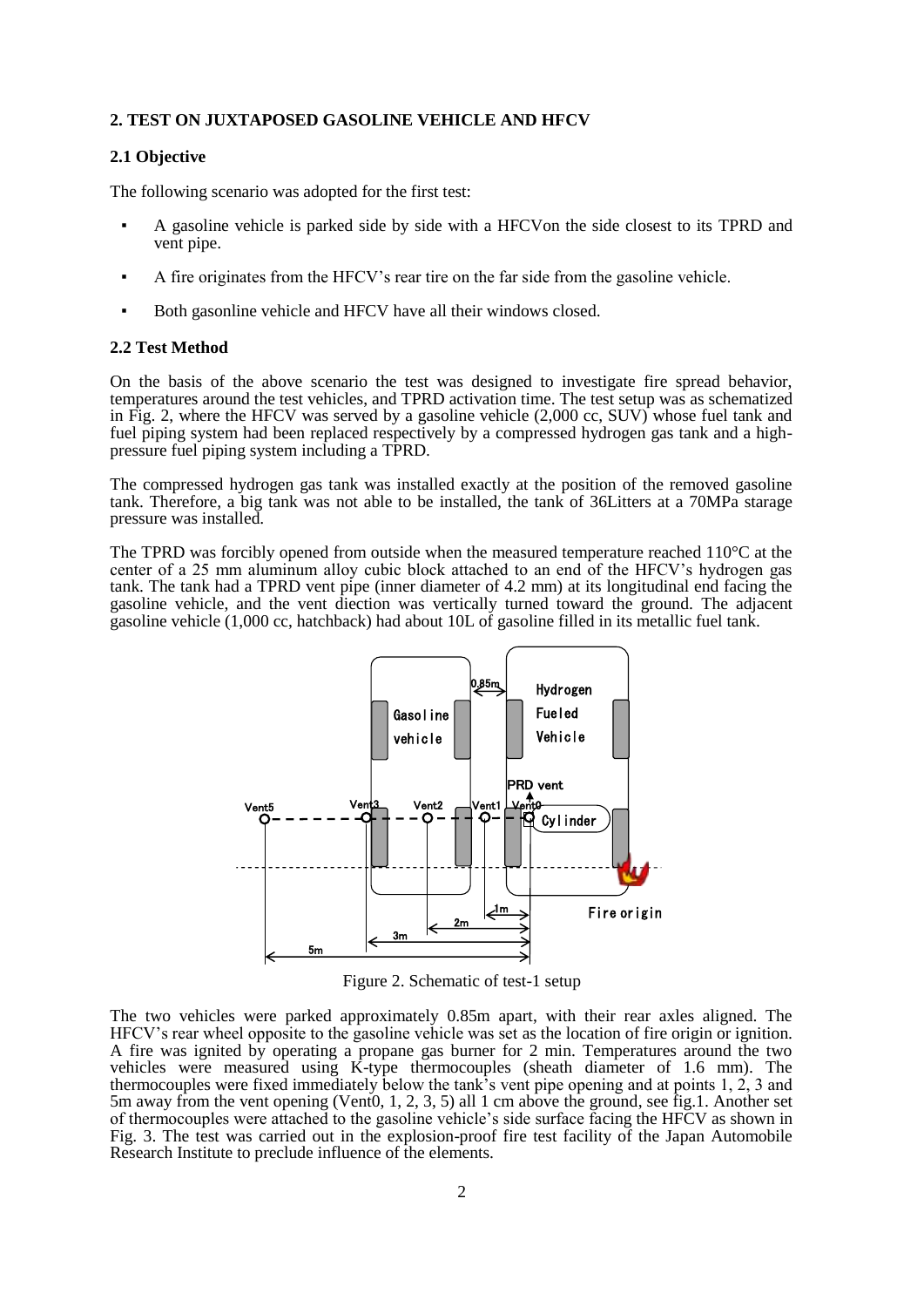

Figure 3. Temperature measurement points of the gasoline vehicle (near side to HFCV)

### **2.3 TEST RESULTS AND DISCUSSION**

Fig. 4 shows the photographic view of how the fire spread in time sequence.



Diagonally to the front of vehicles Front of vechicles

Figure 4. Photographic view of test-1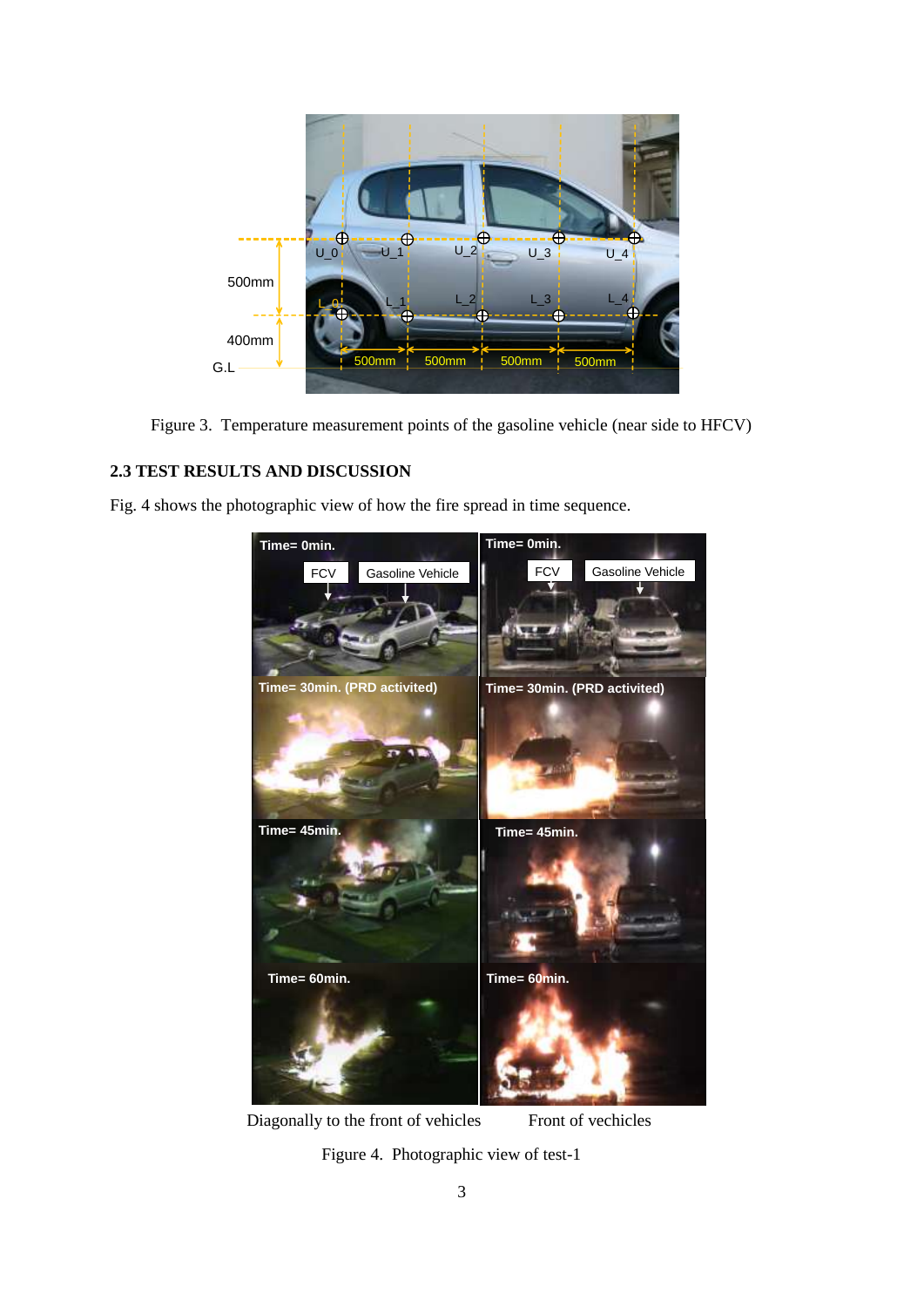The HFCV was ignited at time 0 min. from test start. As temperature at the center of the aforementioned aluminum alloy block attached to the tank reached  $110^{\circ}$ C at time 30 min., the TPRD was opened to release the hydrogen gas through the vent pipe, whereby the fire spread below the HFCV's whole floor. Nevertheless, the gasoline vehicle had yet to catch fire at this point in time.

The gasoline vehicle caught fire at time 57 min. 26 sec. or roughly 28 min. after the TPRD activation of HFCV. Ignition of the gasoline vehicle occurred around the front tire on the near side of the HFCV. At this point the HFCV had already been burned down. Fig. 5 shows the temperature change on the side surface (see Fig.3) of the gasoline vehicle.



Figure 5. Temperatures on gasoline vehicle side

Temperatures on the gasoline vehicle's near side temporarily rose at time 30 min. or shortly after TPRD activation, with the highest temperature measured at 105°C at location L\_1 which was closest to the vent pipe. Then the temperatures declined as the release of hydrogen gas completed. It was at time 34 min. that the temperatures resumed their climb. When temperature at location L\_4 reached about 400°C, the gasoline vehicle caught fire. Fig. 6 shows the temperatures measured at Vent0, 1, 2, 3 and 5 all 1 cm above ground.



Figure 6. Temperatures at 1cm above ground

Although temperature under the vent pipe (Vent0) measured over 1,200°C at the time of TPRD activation (time 30 min.), temperatures under the gasoline vehicle's floor (Vent1,2,3,5) hardly increased during the initial 30 min. period. Similarly, temperatures around the gasoline vehicle's fuel tank did not notably rise at the time of TPRD activation. This is because, as shown in Fig. 7, the underfloor flames curled up on both sides of the HFCV's body so that it was not possible for the flames to spread across the 0.85m separation into the underfloor space of the adjacent vehicle.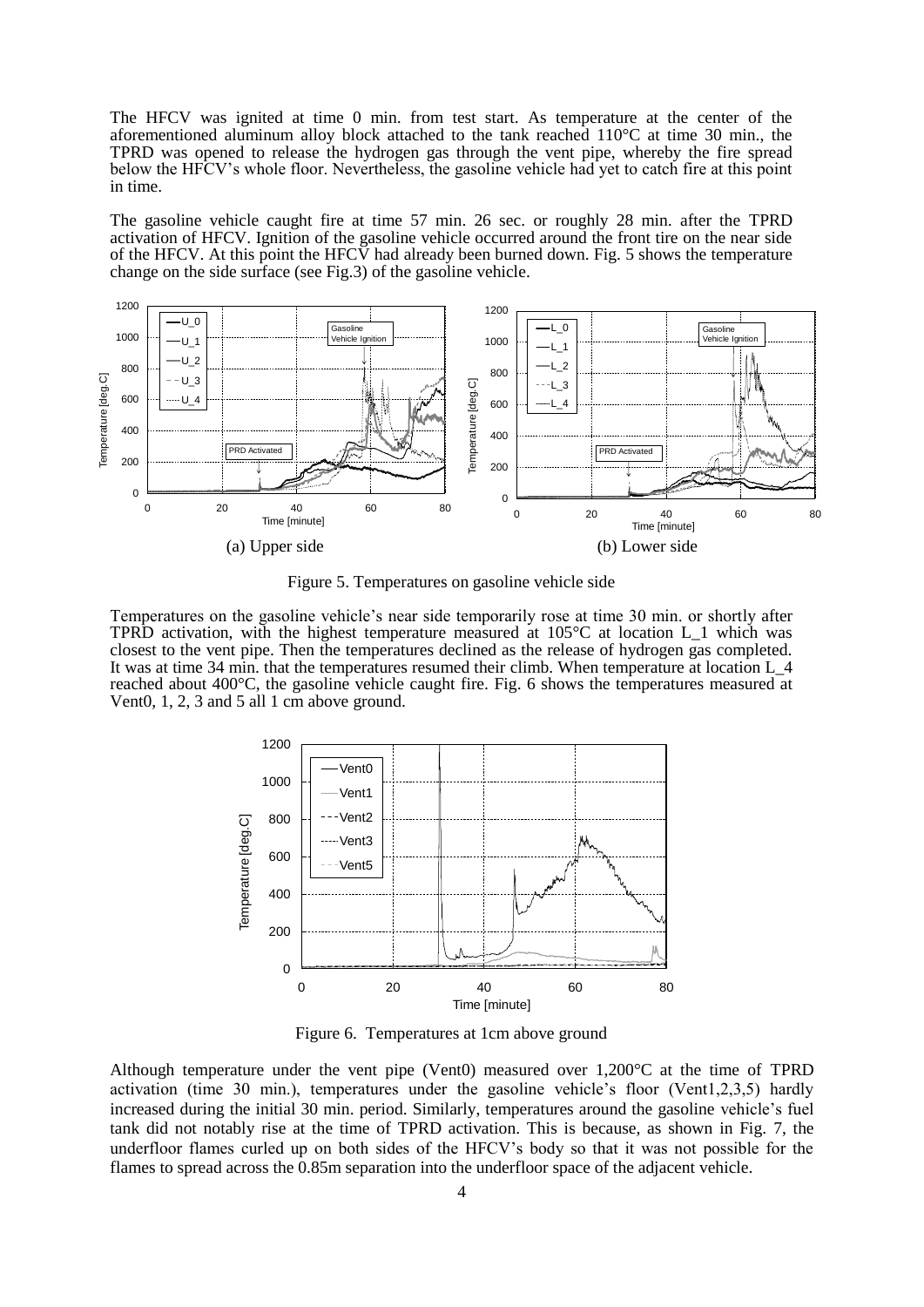

Figure 7. Hydrogen flame following TPRD activation

Consequently the adjoining gasoline vehicle was ignited not by the hydrogen flames generated through TPRD activation but by the HFCV burn-down flames which spread from the exterior and interior fittings of the fire origin vehicle.

### **3. MULTIPLE-HFCV FIRE TEST ASSUMING A CAR CARRIER**

### **3.1 Objective**

The following scenario was adopted for this multiple- HFCV test:

- The transportation of vehicles in a car carrier ship is simulated with regard to aligned vehicle placement, close separations between vehicles, and keeping all the vehicle windows shut.
- A fire accident occurs involving only the vehicles parked on one floor of a car carrier ship.
- The fire origin is on the far side from the adjoining vehicle and near the rear wheel or rear bumper where it takes a longer time to activate the TPRD by heat.
- The test vehicles are station wagons (4.685m long, 1.695 wide, 1.96 high).
- The vehicle windows are all closed.

Unlike the semi-sealed venting condition inside of a ship, however, the test was performed in an open-air condition at the aforementioned explosion-proof fire test facility, because the fire situation cannot be observed.

### **3.2 Test Method**

The setup of this test was as schematized in Fig. 8.



Figure 8. Schematic of test-2 setup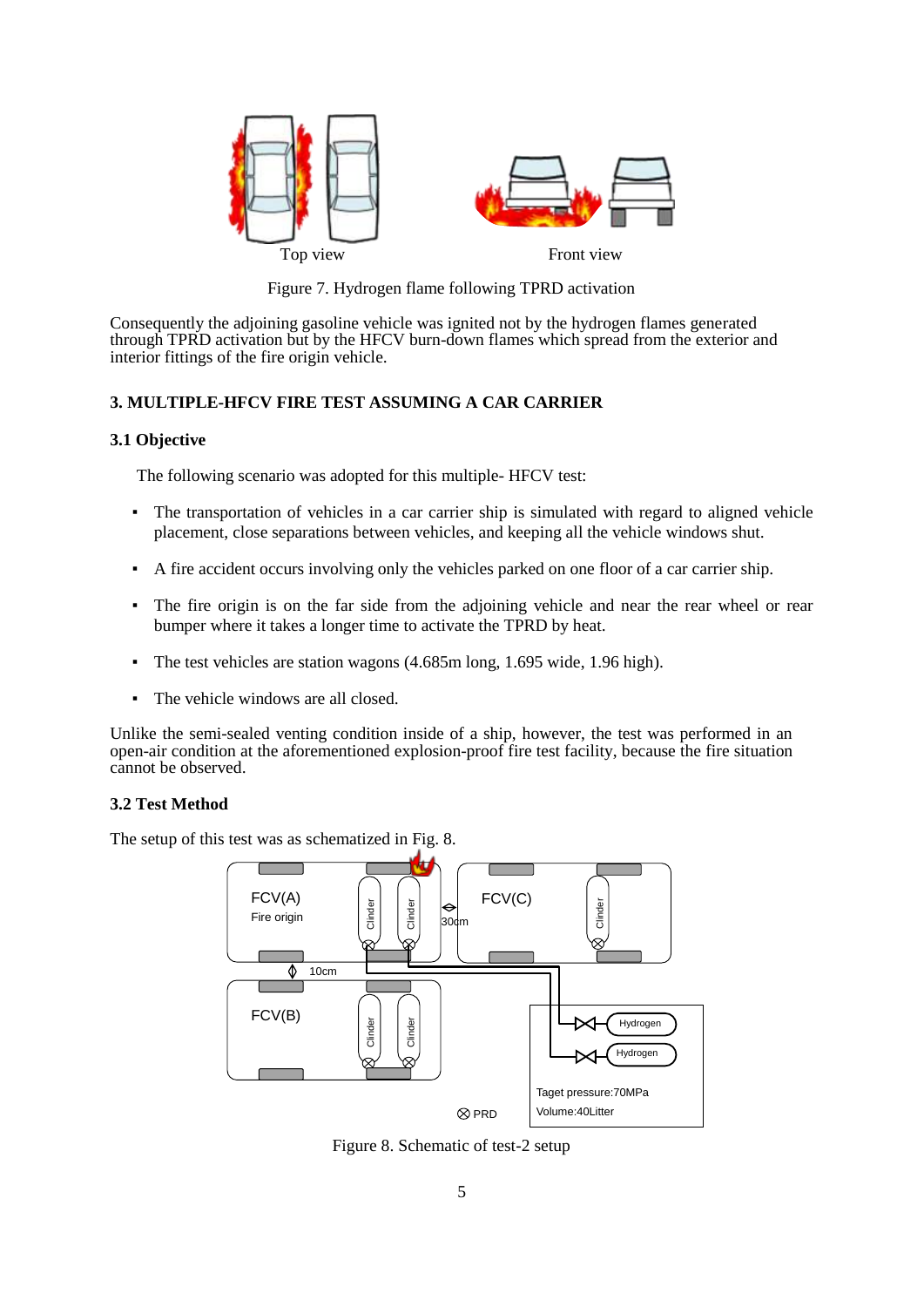Employed were three test vehicles: HFCV-A which was the fire origin, HFCV-B on the lateral side of HFCV-A, and HFCV-C on the rear side. Following the regular practice in car carrier ships, the test vehicles were parked with a 10 cm lateral and a 30 cm longitudinal separation. The test vehicles were basically gasoline vehicles with their fuel tanks and mufflers replaced with those of HFCV. HFCV-A and HFCV-B respectively had two simulated tanks forward and rearward to the rear axle under the floor, while HFCV-C had only one tank forward to the rear axle. Each of the simulated tanks was made of steel and measured 318 mm in diameter and 800 mm in length with a storage capacity of 40L or more.

These tanks were equipped with a fuse metal TPRD designed to activate at 104°C. The TPRD's activation performance was checked after filling the tank with helium gas to 8~10 MPa. Additionally for HFCV-A, after TPRD activation, hydrogen gas was supplied into its two tanks to 70 MPa in order to check the release of hydrogen gas from a vent pipe (inner diameter of 4 mm). The TPRD vent pipe was designed to release hydrogen gas in the direction of 45° rearward, and its opening was located 30 cm above the ground, see figure 9.



Figure 9. Hydrogen venting direction and location (HFCV-A)

Temperatures were measured at 72 locations under the vehicle floor and around each of the three test vehicles, using K-type thermocouples (sheath diameter of 1.6 mm).

#### **3.2 Test Results and Discussion**

Table 1 gives an observation record, Fig. 10 a photographic view, and Fig. 11 a schematic of fire spread to adjacent vehicles prior to TPRD activation in the fire origin vehicle.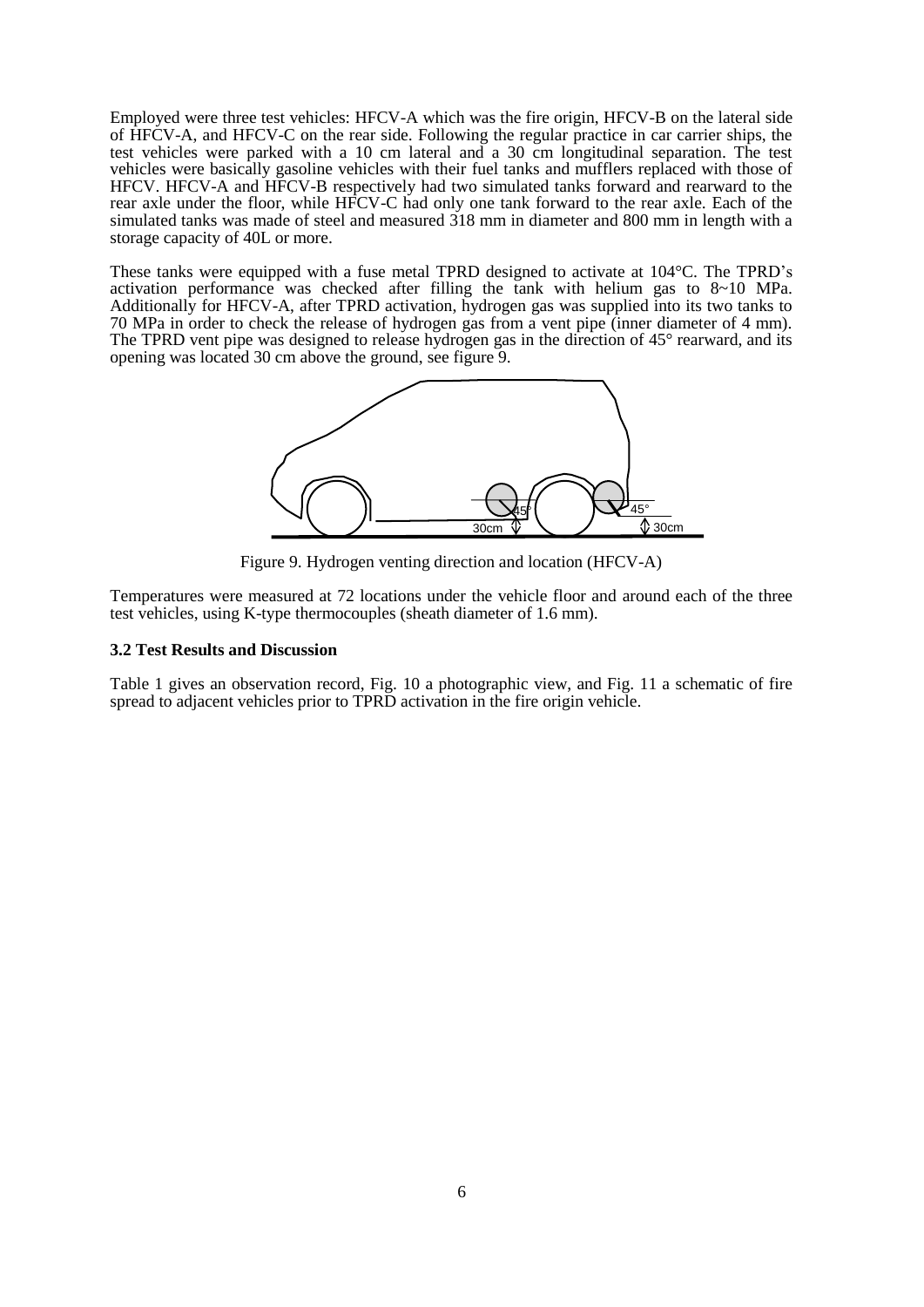| Time(min:sec) | <b>Fire Spread Process</b>                                                                                                            |
|---------------|---------------------------------------------------------------------------------------------------------------------------------------|
| 0:00:00       | Test start (HFCV-A's rear bumper ignited by burner.)                                                                                  |
| 0:44:35       | Explosion noise in HFCV-A ("A") cabin; the rear bumper burning down.                                                                  |
| 98:36         | Flames visible in "A" cabin.                                                                                                          |
| 99:31         | "A" rear window begins to crack.                                                                                                      |
| 99:49         | Flames spout from "A" rear tire.                                                                                                      |
| 102:10        | "A" rear windows crack. RaginHFCV-B ignition g flames arise.                                                                          |
| 105:24        | "A" right rear window breaks.                                                                                                         |
| 107:58        | "A" left rear window breaks.                                                                                                          |
| 109:09        | "A" left center window breaks. "B" ignited at its right rear panel.                                                                   |
| 111:56        | Raging flames arise from "A" right rear window.                                                                                       |
| 112:36        | Raging flames arise from "A" right rear tire.                                                                                         |
| 114:22        | Explosion noise in "A" cabin. "C" ignited at its front bumper and engine hood.                                                        |
| 115:59        | "B" left rear window breaks; right rear tire bursts.                                                                                  |
| 116:53        | Raging flames arise from "B" rear window.                                                                                             |
| 117:15        | "A" rear TPRD is activated; start of hydrogen gas release. Hydrogen flames reach "C"<br>front body and "B" rear tire.                 |
| 117:49        | "B" right center window breaks.                                                                                                       |
| 117:52        | Explosion noise in "A" cabin.                                                                                                         |
| 118:46        | Hydrogen release from "A" ends. "B" body burns down. "C" front body burns; its front<br>tire bursts.                                  |
| 119:42        | "A" right rear tire bursts.                                                                                                           |
| 119:47        | "B" rear TPRD is activated (2 min. 32 sec. after activation of "A" rear TPRD).                                                        |
| 120:43        | "B" front window breaks.                                                                                                              |
| 122:14        | "A" front TPRD is activated (4 min. 59 sec. after activation of "A" rear TPRD). Start of<br>hydrogen gas release from "A" front TPRD. |
| 124:14        | Hydrogen gas release ends.                                                                                                            |

# Table 1 Fire spread process in test-2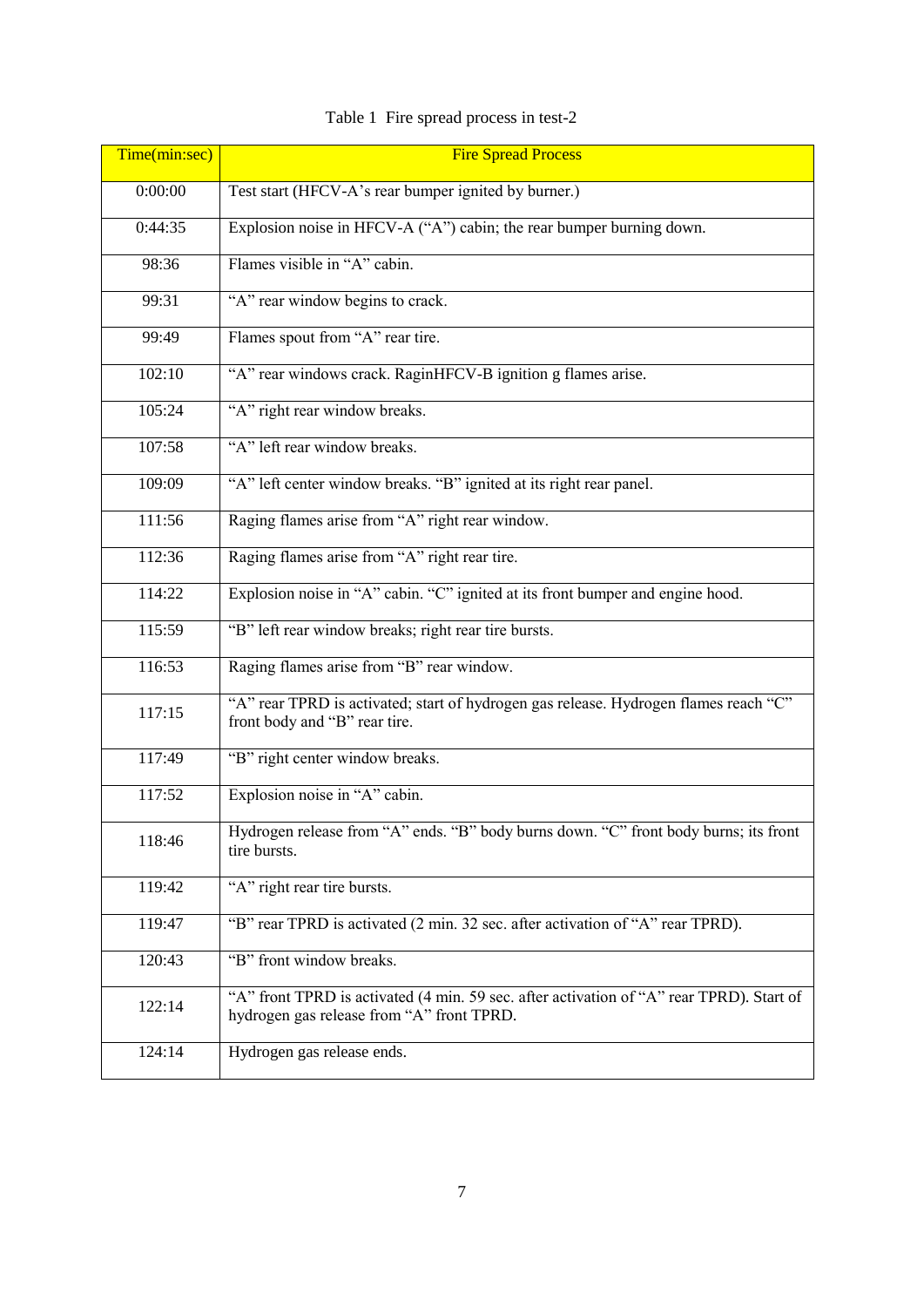



Time =109min. HFCV-B ignition Time =114min. HFCV-B ignition



Time =117min. Before PRD activation Time =117min.10sec. PRD activation

Figure 10. Photographic view of test-2



Figure 11. Schematic of fire spread process

The rear bumper of HFCV-A was ignited by a burner at time 0 min from start of the test. Due to fire spread, the ignition of HFCV-B occurred in its right rear side at time 109 min. At time 114 min., HFCV-A practically burned down and the ignition of HFCV-C occurred at its front bumper and engine hood. At time 117 min., the TPRD of HFCV-A's rear tank (filled to 59.1 MPa) activated and hydrogen gas was released from the vent pipe. The fire spread rapidly from HFCV-A to the center area of HFCV-B and to the rear underfloor area of HFCV-C (Fig.9). The release of hydrogen gas ended in 2 min. to a pressure of no more than 1 MPa. At time 119 min. 47 sec., HFCV-B's rear TPRD activated; however, hydrogen gas was not released since the tanks on HFCV-B lacked a release device. At time 122 min. 14 sec., the TPRD of HFCV-A's front tank (filled to 65.4 MPa) activated, releasing hydrogen gas. As a result, all the 3 HFCV burned down. Despite the continuation of the test until time 144 min., HFCV-C's front TPRD did not activate.

Fig. 12 shows the locations of temperature measurement points on hydrogen tanks as viewed from the ground. For data compilation purposes, abbreviations were used. For example, "BTF" means the front tank of HFCV-B and "LowC" means the lower center of a tank.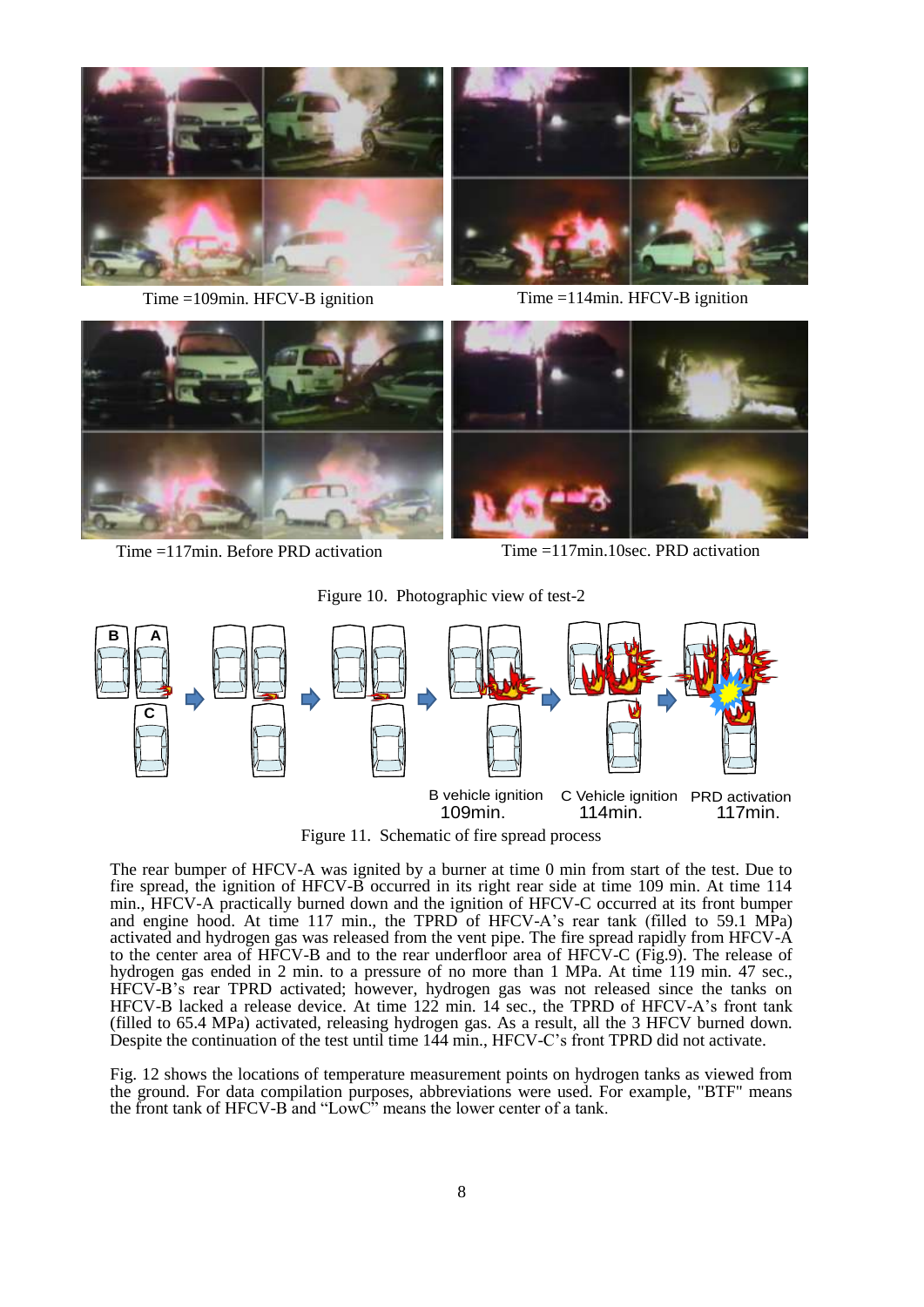

Fig.12 Temperature measurement points on tanks

Fig. 13 shows the temperatures measured around HFCV-B during the interval period from its ignition to rear TPRD activation.



Figure 13. Temperatures on HFCV-B's tanks

After the ignition of HFCV-B, temperature at its rear tank's end plug (BTR\_END) gradually increased, and about 117 min. later the temperatures all over the rear tank climbed rapidly, following the activation of HFCV-A's rear TPRD. About 3 min. after this temperature climb, the rear TPRD of HFCV-B activated; however, HFCV-B's front tank was hardly affected by the TPRD activation in HFCV-A.

Figure 14 shows temperatures on the front tank of HFCV-C which was parked behind HFCV-A, when the rear TPRD of HFCV-A activated.